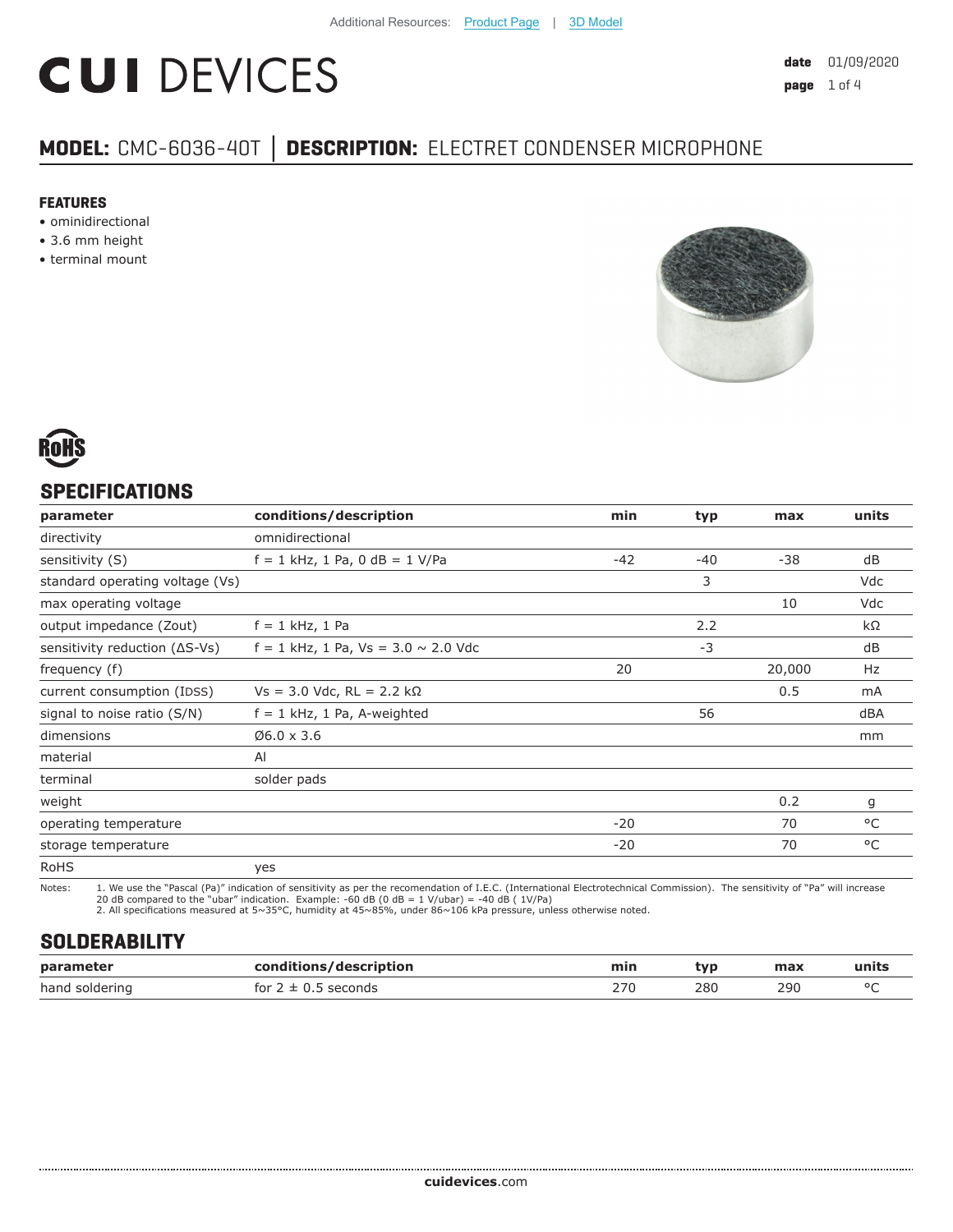#### **MECHANICAL DRAWING**





#### **FREQUENCY RESPONSE CURVE**



#### **MEASUREMENT CIRCUIT**

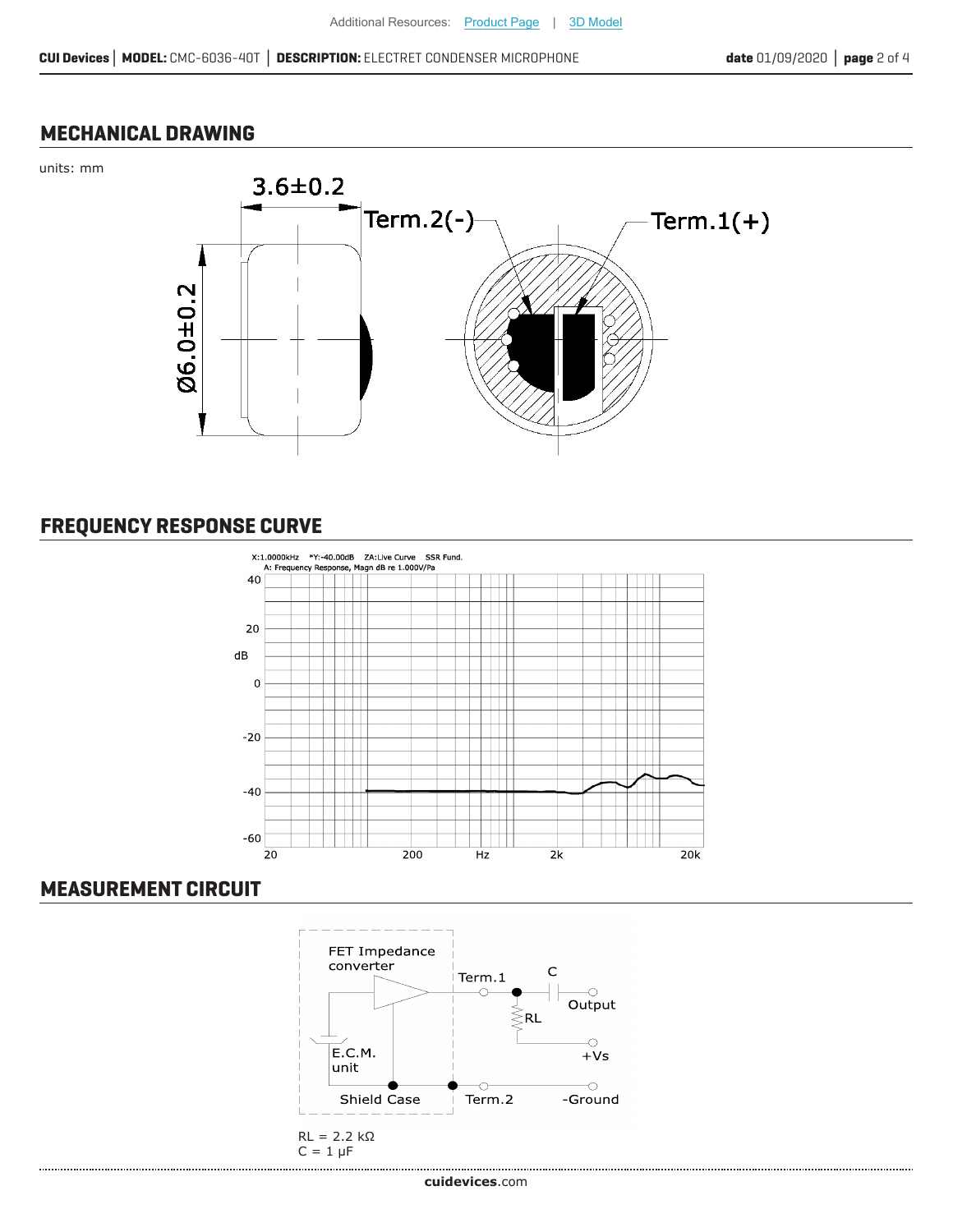#### **PACKAGING**

units: mm

......................

Inner Box Size: 100 x 100 x 8 mm Middle Box Size: 205 x 106 x 52 mm Outer Box Size: 230 x 230 x 270 mm Inner Box QTY: 100 pcs per box Middle Box QTY: 1,000 pcs per box Outer Box QTY: 10,000 pcs per box

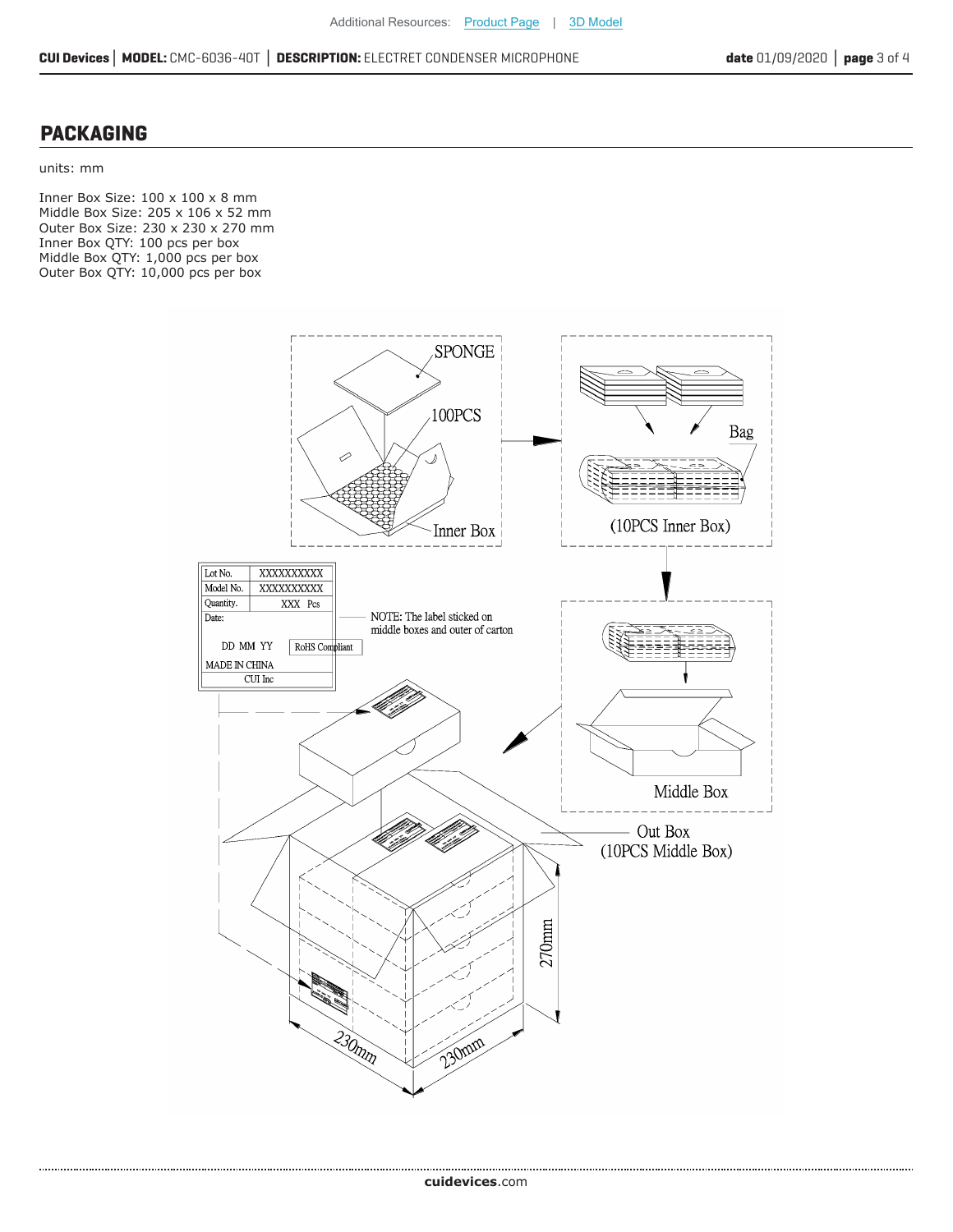#### **REVISION HISTORY**

| rev. | description     | date       |
|------|-----------------|------------|
| 1.0  | initial release | 11/04/2016 |
| 1.01 | brand update    | 01/09/2020 |

The revision history provided is for informational purposes only and is believed to be accurate.

**CUI DEVICES** 

[CUI Devices offers a one \(1\) year limited warranty. Complete](https://www.cuidevices.com/track?actionLabel=Datasheet-ClickThrough-HomePage&label=CMC-6036-40T.pdf&path=/) warranty information is listed on our website.

CUI Devices reserves the right to make changes to the product at any time without notice. Information provided by CUI Devices is believed to be accurate and reliable. However, no<br>responsibility is assumed by CUI Devices

CUI Devices products are not authorized or warranted for use as critical components in equiment that requires an extremely high level of reliability. A critical component is any<br>component of a life support device or syste